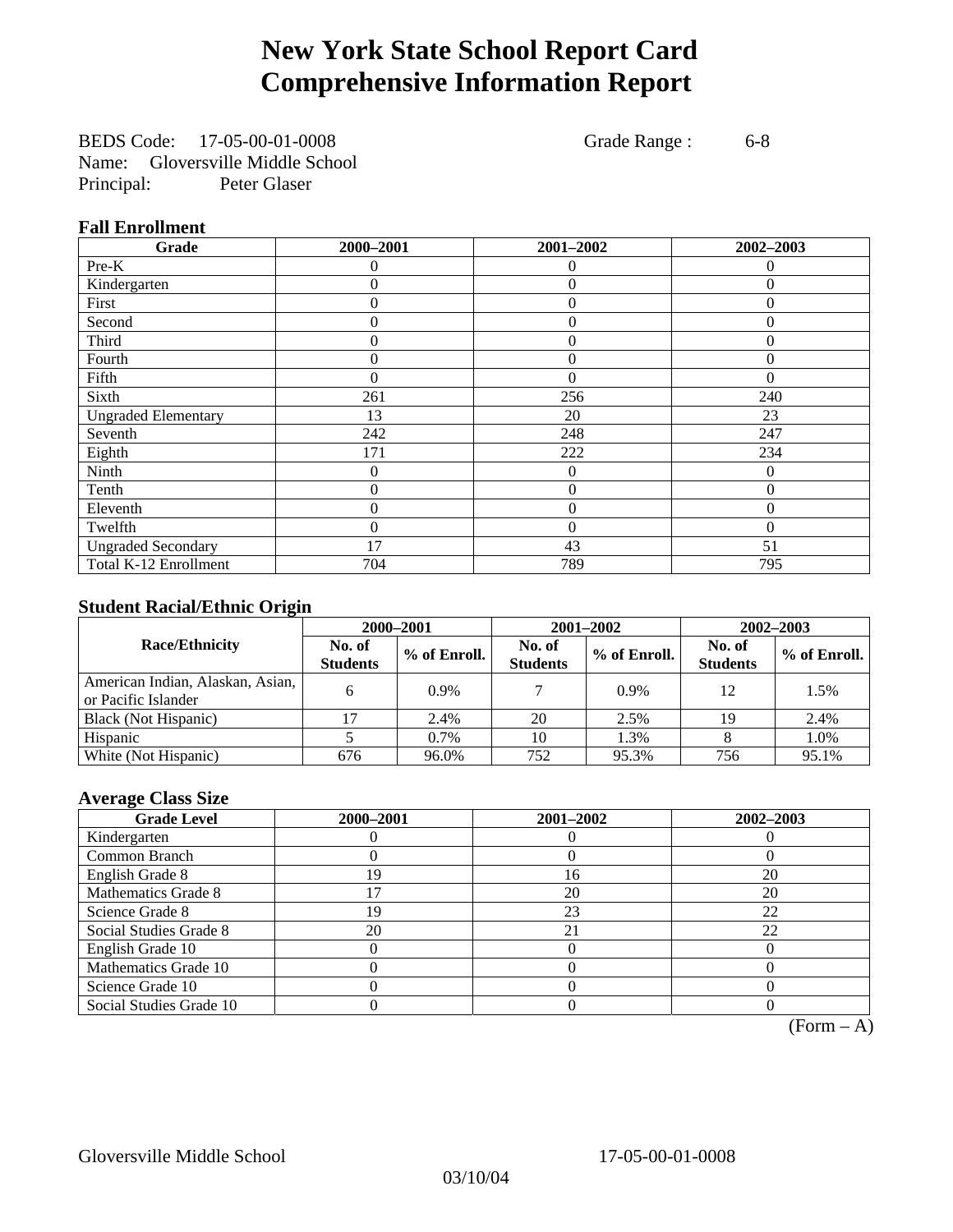### **District Need to Resource Capacity Category**

| <b>N/RC Category</b> | <b>Description</b>                                                     |
|----------------------|------------------------------------------------------------------------|
|                      | This is a rural school district with high student needs in relation to |
|                      | district resource capacity.                                            |

### **Similar School Group and Description**

| <b>Similar School Group</b> | <b>Description</b>                                                       |
|-----------------------------|--------------------------------------------------------------------------|
|                             | All schools in this group are middle level schools in rural school       |
| 29                          | districts with high student needs in relation to district resources. The |
|                             | schools in this group are in the middle range of student needs for       |
|                             | middle level schools in these districts.                                 |

All schools within the same N/RC category are divided into three similar school groups defined by the percentage of students in the school who are eligible for the free-lunch program and/or who are limited English proficient (also known as English language learners).

#### **Student Demographics Used To Determine Similar Schools Group**

| . .                               | 2000-2001 |         | $2001 - 2002$ |         | $2002 - 2003$ |         |
|-----------------------------------|-----------|---------|---------------|---------|---------------|---------|
|                                   | Count     | Percent | Count         | Percent | Count         | Percent |
| <b>Limited English Proficient</b> |           | $0.1\%$ |               | 0.0%    |               | 0.3%    |
| <b>Eligible for Free Lunch</b>    | 253       | 35.9%   | 221           | 28.0%   | 253           | 31.8%   |

#### **Attendance and Suspension**

|                               | 1999–2000                |         |                 | 2000-2001 | $2001 - 2002$   |         |
|-------------------------------|--------------------------|---------|-----------------|-----------|-----------------|---------|
|                               | $%$ of<br>No. of         |         | No. of          | $%$ of    | No. of          | $%$ of  |
|                               | <b>Students</b>          | Enroll. | <b>Students</b> | Enroll.   | <b>Students</b> | Enroll. |
| <b>Annual Attendance Rate</b> |                          | 90.3%   |                 | 94.1%     |                 | 93.2%   |
| <b>Student Suspensions</b>    | $\overline{\phantom{a}}$ | 1.1%    | 65              | 9.2%      | 128             | 16.2%   |

### **Student Socioeconomic and Stability Indicators (Percent of Enrollment)**

|                          | 2000-2001 | $2001 - 2002$ | 2002-2003 |
|--------------------------|-----------|---------------|-----------|
| <b>Reduced Lunch</b>     | 10.5%     | ! 1.4%        | 9.1%      |
| <b>Public Assistance</b> | 31-40%    | $1-20%$       | 11-20%    |
| <b>Student Stability</b> | 92%       | 99%           | 96%       |

#### **Staff Counts**

| Staff                                 | 2002-2003 |
|---------------------------------------|-----------|
| <b>Total Teachers</b>                 |           |
| <b>Total Other Professional Staff</b> |           |
| <b>Total Paraprofessionals</b>        | NΑ        |
| Teaching Out of Certification*        |           |
| Teachers with Temporary Licenses      |           |

\*Teaching out of certification more than on an incidental basis. Teachers with temporary licenses are also counted as teaching out of certification.

 $(Form - B)$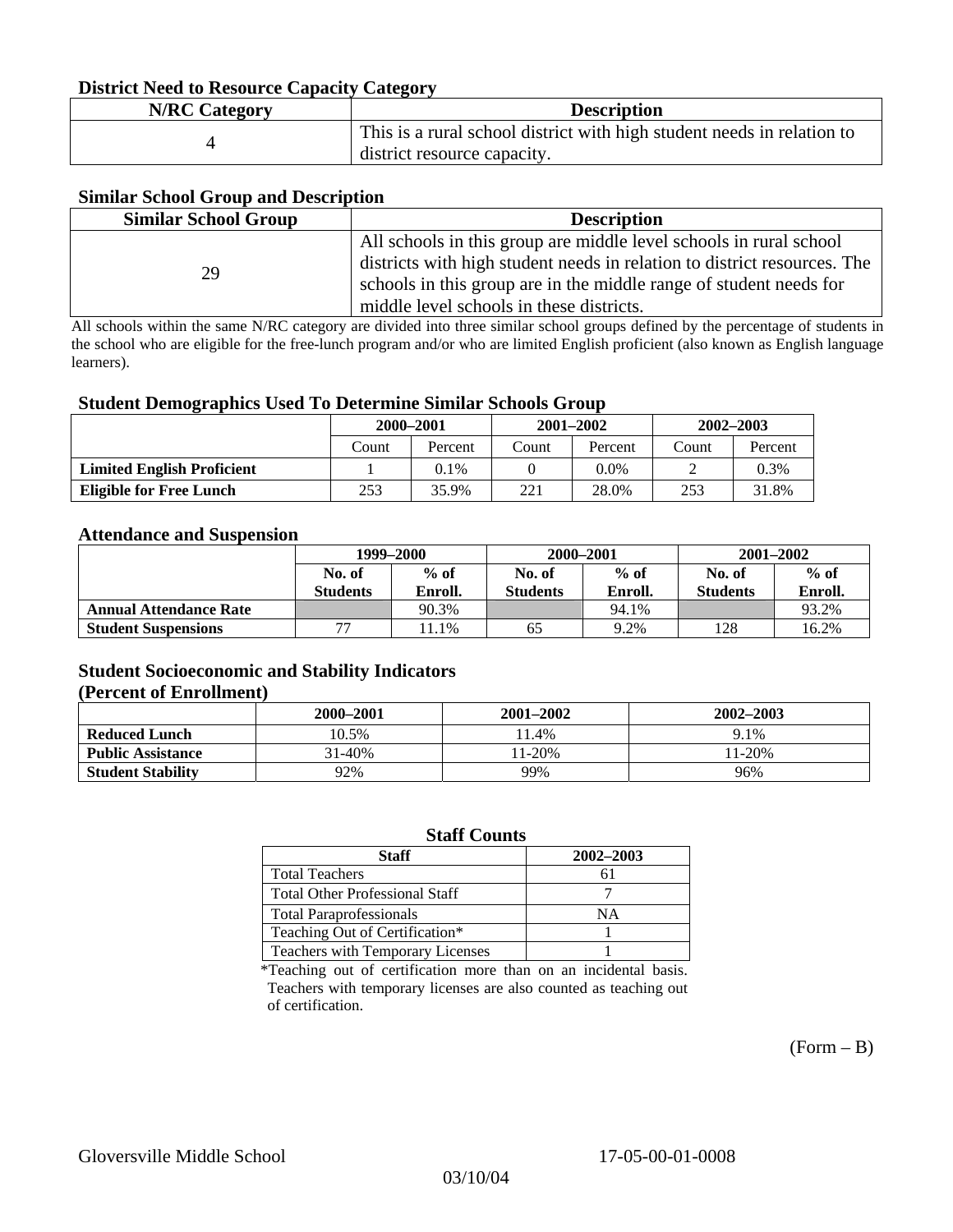# **Career Development and Occupational Studies (CDOS)**

### **Percentage of Students Documenting Self- and Career-Awareness Information and Career Exploration Activities, K–3**

| <b>Grades</b> | 2000-01 | $2001 - 02$ | $2002 - 03$ |
|---------------|---------|-------------|-------------|
| K–1           |         | $0\%$       | 0%          |
| $2 - 3$       |         | $0\%$       | $0\%$       |

### **Students Developing a Career Plan, 4–12**

| <b>Grades</b> |                                      | $2000 - 01$ | $2001 - 02$ | $2002 - 03$ |
|---------------|--------------------------------------|-------------|-------------|-------------|
|               | Number of General-Education Students |             | $\Omega$    | $\theta$    |
| $4 - 5$       | Number of Students with Disabilities |             | $\Omega$    | 0           |
|               | Number of All Students               |             | 0           | 0           |
|               | Percent of Enrollment                |             | 0%          | 0%          |
|               | Number of General-Education Students |             | 45          | 0           |
| $6 - 8$       | Number of Students with Disabilities |             | 5           | $\Omega$    |
|               | Number of All Students               |             | 50          | $\Omega$    |
|               | Percent of Enrollment                |             | 6%          | $0\%$       |
|               | Number of General-Education Students |             | $\Omega$    | 0           |
| $9 - 12$      | Number of Students with Disabilities |             | 0           | 0           |
|               | Number of All Students               |             | $\Omega$    | $\theta$    |
|               | Percent of Enrollment                |             | 0%          | $0\%$       |

# **Second Language Proficiency Examinations**

### **General-Education Students**

| <b>Test</b> | 2000-2001         |           |                   | 2001-2002 | 2002-2003         |           |
|-------------|-------------------|-----------|-------------------|-----------|-------------------|-----------|
|             | <b>No. Tested</b> | % Passing | <b>No. Tested</b> | % Passing | <b>No. Tested</b> | % Passing |
| French      | 9                 | 100%      | 30                | 73%       |                   | 58%       |
| German      |                   | 0%        |                   | 0%        |                   | 0%        |
| Italian     |                   | 0%        |                   | 0%        |                   | 0%        |
| Latin       | 20                | 95%       |                   | 67%       |                   | 82%       |
| Spanish     |                   | 100%      | 58                | 91%       | 138               | 76%       |

### **Students with Disabilities**

| <b>Test</b> | 2000-2001         |           |                   | 2001-2002 | 2002-2003  |           |  |
|-------------|-------------------|-----------|-------------------|-----------|------------|-----------|--|
|             | <b>No. Tested</b> | % Passing | <b>No. Tested</b> | % Passing | No. Tested | % Passing |  |
| French      |                   | 0%        |                   | 0%        |            | 0%        |  |
| German      |                   | 0%        |                   | 0%        |            | 0%        |  |
| Italian     |                   | 0%        |                   | 0%        |            | 0%        |  |
| Latin       |                   | 0%        |                   | 0%        |            | 0%        |  |
| Spanish     |                   |           |                   | 0%        |            | 0%        |  |

(Form-D)